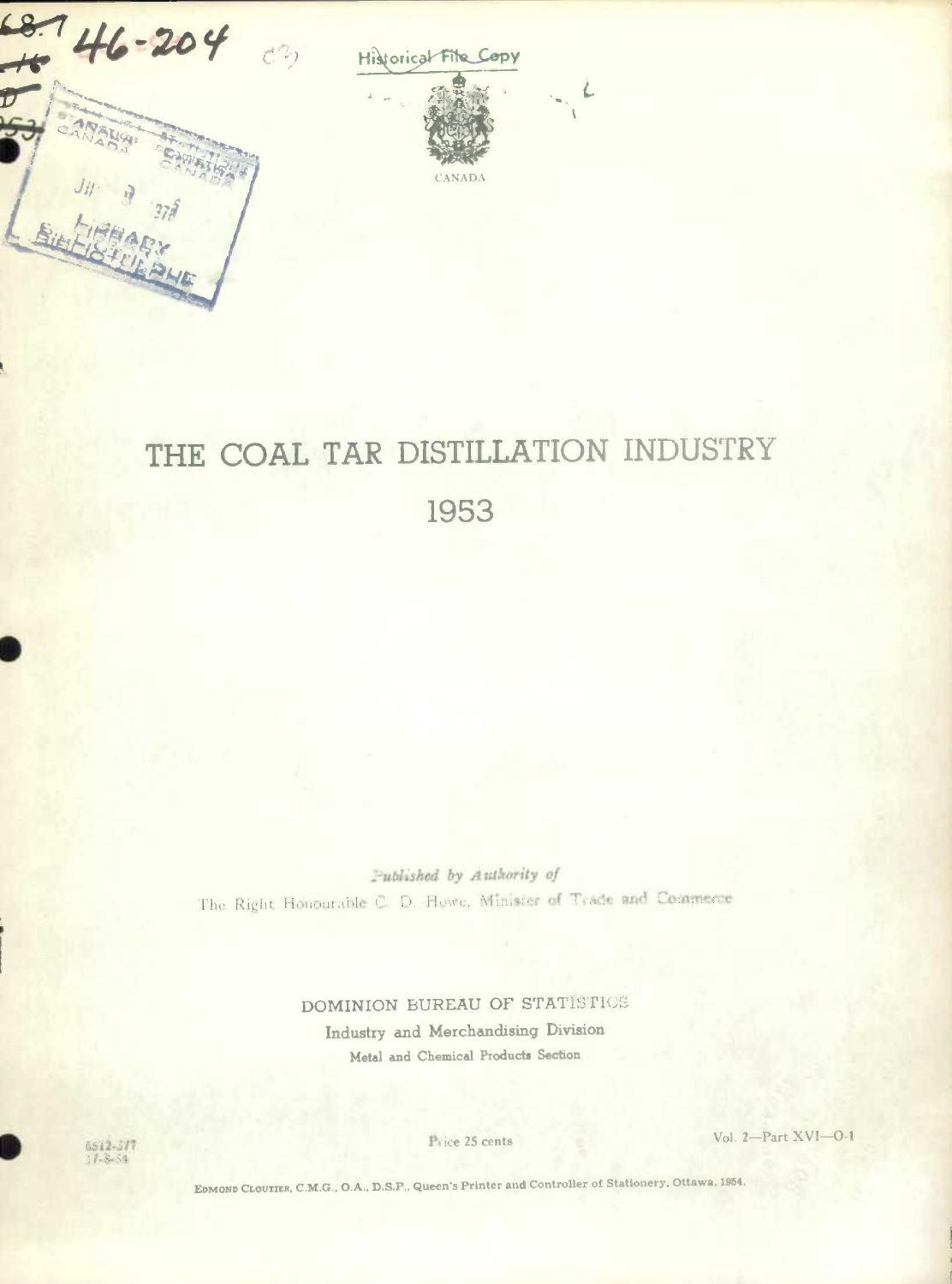#### **NOTICE**

**I** 

 $C_{2} = 1$ 

**I** 

The annual reports prepared by the Industry and Merchandising Division of the Bureau of Statistics are divided into 3 volumes, as follows: **Volume I** - The Primary Industries, including mining, forestry and fisheries; Volume H - Manufacturing; Volume Ill-Merchandising and Services. The volumes are made up of parts, and the parts in turn are subdivided according to the industries which they comprise.

Volume II consists of the following parts, the first two of which deal with manufacturing as a whole and the balance with the major manufacturing groups.

- I General Review of the Manufacturing Industries, \$1.50
- $II$  The Manufacturing Industries, by Provinces
	- Section 1. Principal Statistics of Major Industrial Groups and Leading Industries, 50t
		- Section 2. Principal Statistics of Individual
			- Industries, 75

Section 3. Principal Statistics by Regional Distribution, 75

- III Foods and Beverages
- IV Tobacco and Tobacco Products
- V Rubber Products
- VI Leather Products
- VII Textiles
- VIII Wood and Paper Products
	- IX Printing Trades
- X Iron and Steel Products
- $XI Transportation$  Equipment
- XII Non-ferrous Metal Products
- XIII Electrical Apparatus and Supplies
- XIV Non-metallic Mineral Products
- XV Products of Petroleum and Coal
- XVI Chemicals and Allied Products
- XVII Miscellaneous Manufactures

The present report belongs in Part XVI, Chemicals and Allied Products. It is punched to permit of filing in a ring binder along with others of the group. The reports in this group are:

- $A General Review, 25¢$
- $B$  The Acids, Alkalies and Salts Industry, 25¢
- $C$  The Fertilizers Industry, 25¢
- $D$  The Fertilizer Trade in Canada, 25¢
- $E$  The Medicinal and Pharmaceutical Preparations Industry, 25 $t$
- $F$  The Paints, Varnishes and Lacquers Industry, 25 $t$
- $G$  The Primary Plastics Industry, 25¢
- $H$  The Soaps, Washing Compounds and Cleaning Preparations Industry, 25¢
- I The Toilet Preparations Industry,  $25¢$
- $J$  The Vegetable Oils Industry, 25 $t$
- $K$  The Inks Industry, 25 $t$

 $668.7$ 

- $L$  The Adhesives Industry, 25¢
- $M$  The Polishes and Dressings Industry, 25¢
- $N$  The Compressed Gases Industry, 25¢
- $O$  The Coal Tar Distillation Industry, 25¢
- $P$  The Miscellaneous Chemical Products Industry, 25 $t$

**i** *i <i>I I I I I I I*  $13/10$ 

 $95 - 7$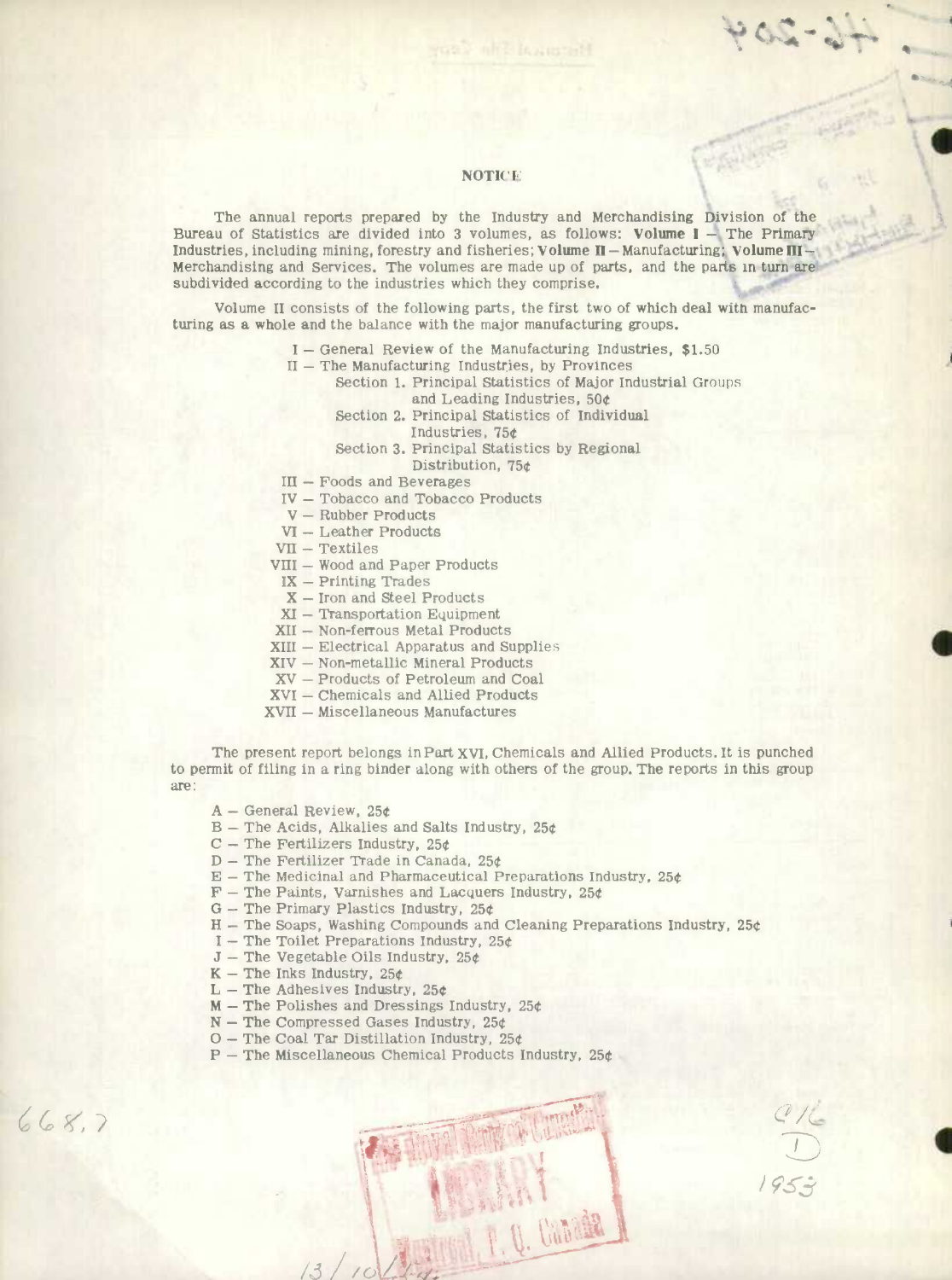Gauada, D. B.S.

# **THE COAL TAR DISTILLATION INDUSTRY**

## **1953**

Output from the Coal Tar Distillation Industry in Canada in 1953 was valued at \$13,634,899 or 7.9 per cent more than in 1952. Factory shipments of creosote oils totalled 13,750,179 gallons at \$3,846,145 in 1953; refined tars amounted to 4,742,967 gallons at \$842,477 and pitch totalled 132,73.7 tons at \$4,783,378. Phenols, cresols, cresylic acid, xylenols, phthalic anhydride, coal tar paints, pitch coke, tar and asphalt cements, disinfectants and asphalt saturants were other principal products.

**S** 

**S** 

Eleven plants operated in 1953, there being 1 in Nova Scotia, 2 in Quebec, 5 in Ontario, 2 in Manitoba and 1 in British Columbia. These works afforded employment to 541 people who were paid \$1,861,353 in salaries and wages.

Materials for manufacturing In 1953 cost \$7,551,105 including 45,400,707 gallons of crude tars at\$6.048,690.In addition, an amount of \$755,122 was paid for fuel and electricity.

|  | TABLE 1. Principal Statistics of the Coal Tar Distillation Industry, 1949–1953 |  |  |  |  |  |  |  |  |  |
|--|--------------------------------------------------------------------------------|--|--|--|--|--|--|--|--|--|
|--|--------------------------------------------------------------------------------|--|--|--|--|--|--|--|--|--|

| Year | Number of<br>distilleries | Number of<br>employees          | Salaries<br>and wages<br>for year                               | Cost of<br>fuel and<br>electricity<br>at works        | Cost of<br>materials<br>at works                                | Gross selling<br>value of<br>products<br>at works                 |
|------|---------------------------|---------------------------------|-----------------------------------------------------------------|-------------------------------------------------------|-----------------------------------------------------------------|-------------------------------------------------------------------|
|      |                           |                                 |                                                                 |                                                       |                                                                 |                                                                   |
| 1953 | 11                        | 415<br>457<br>468<br>500<br>541 | 1.166.863<br>1, 274, 395<br>1.442.776<br>1.679.495<br>1,861,353 | 549.310<br>633.181<br>668,588<br>655, 814<br>755, 122 | 4,786,640<br>6.057.087<br>7.077.237<br>7, 143, 102<br>7,551,105 | 9.332.787<br>10,033,238<br>12.077.290<br>12.634.276<br>13.634.899 |

Nota. Profits or losses cannot be calculated from above figures as data are not available for general expense items, nech as interest, rent, depreciation, taxes, insurance, advertising, etc.

|  |  |  |  |  | TABLE 2. Products of the Coal Tar Distillation Industry, 1952 and 1953 |  |  |  |
|--|--|--|--|--|------------------------------------------------------------------------|--|--|--|
|--|--|--|--|--|------------------------------------------------------------------------|--|--|--|

|                                            | Unit                                    |                                    | 1952                                                               | 1953                                                                           |                                                                  |  |
|--------------------------------------------|-----------------------------------------|------------------------------------|--------------------------------------------------------------------|--------------------------------------------------------------------------------|------------------------------------------------------------------|--|
| Product                                    | οf<br>measure                           | Quantity                           | Selling value<br>at works                                          | Quantity                                                                       | Selling value<br>at works                                        |  |
|                                            |                                         |                                    |                                                                    |                                                                                |                                                                  |  |
| Total<br>********************************* | Imp. gal.<br>ton<br>Imp. gal.<br>$-100$ | 3,976,884<br>131.742<br>11.608.114 | 715,905<br>4,477,039<br>3, 226, 226<br>4, 215, 106<br>12, 634, 276 | 4,742,967<br>132.737<br>13,750,179<br><b>Group</b><br>$\overline{\phantom{a}}$ | 842.477<br>4,783,378<br>3, 846, 145<br>4,162,899<br>13, 634, 899 |  |

1. Includes coal tar paints, cements and disinfectants; also asphalt cements, asphalt saturant, pitch coke, phenol, cresol, crthocresol, metaparacresol, cresylic acid, phthalic anhydride. etc. Figures cannot be shown for these items as each was made by only one or two companies.

|  |  |  |  |  | TABLE 3. Materials Used in the Coal Tar Distillation Industry, 1952 and 1953 |  |  |  |  |
|--|--|--|--|--|------------------------------------------------------------------------------|--|--|--|--|
|--|--|--|--|--|------------------------------------------------------------------------------|--|--|--|--|

| Material                                  | Unit<br>Οf                                 |                                        | 1952                                                                | 1953                                                                    |                                                                         |  |
|-------------------------------------------|--------------------------------------------|----------------------------------------|---------------------------------------------------------------------|-------------------------------------------------------------------------|-------------------------------------------------------------------------|--|
|                                           | measure                                    | Quantity                               | Cost at works                                                       | Quantity                                                                | Cost at works                                                           |  |
|                                           |                                            |                                        |                                                                     |                                                                         |                                                                         |  |
| Containers and packing materials<br>Total | Imp. gal.<br>6.6<br>B.5<br>5.6<br>64<br>٦L | 39,700,511<br>3,336,400<br>3, 132, 656 | 5,453,968<br>346,736<br>379,666<br>268,759<br>693, 973<br>7,143,102 | 43, 367, 990<br>2.032.717<br>3.553.000<br><b>SHOW:</b><br>$\sim$<br>$-$ | 5, 832, 152<br>216,538<br>399, 999<br>423, 302<br>679, 114<br>7,551,105 |  |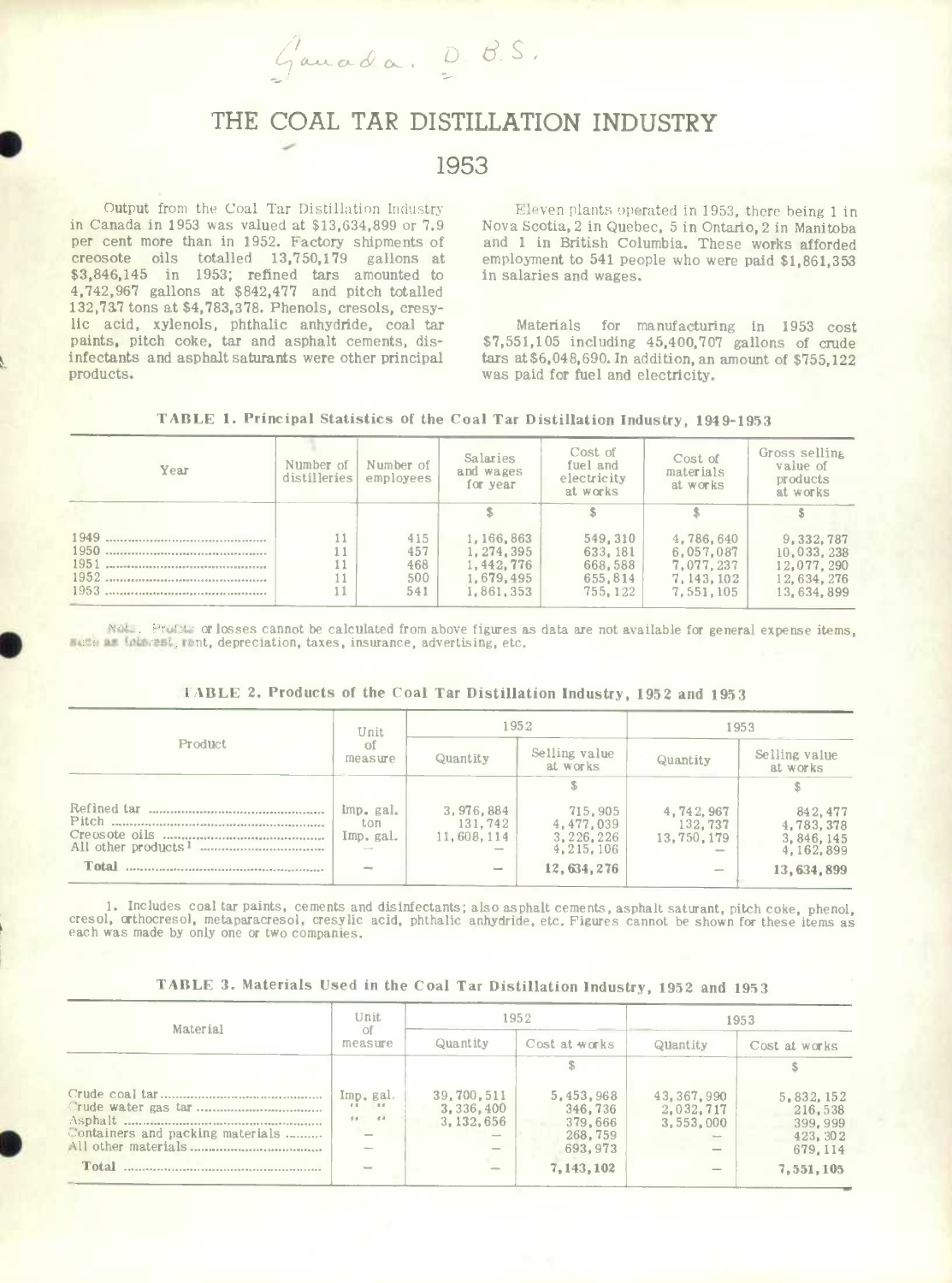| Year                                                                         | Creosote and<br>other oils                                                                                                                | Pitch                                                                                                  | Refined tar.<br>tarvia, etc.                                                                                                    |  |
|------------------------------------------------------------------------------|-------------------------------------------------------------------------------------------------------------------------------------------|--------------------------------------------------------------------------------------------------------|---------------------------------------------------------------------------------------------------------------------------------|--|
|                                                                              | Imp. gal.                                                                                                                                 | Tons                                                                                                   | Imp. gal.                                                                                                                       |  |
| 1944<br>1945<br>1946<br>1947<br>1948<br>1949<br>1950<br>1951<br>1952<br>1953 | 10.737.128<br>10.244.257<br>10, 234, 997<br>9.622.811<br>11.044.351<br>12.556.889<br>11.728.014<br>11,726,520<br>11.608.114<br>13.750.179 | 81,596<br>68, 144<br>85.018<br>77.367<br>87.614<br>92, 291<br>113,510<br>112.141<br>131.742<br>132.737 | 9.574.824<br>10.477.777<br>5.234.788<br>3.557.356<br>2.443.658<br>3.542.989<br>4,324,803<br>4.377.223<br>3.976.884<br>4.742.967 |  |

## **TABLE 4. Production of Creosote Oils, Pitch and Refined Tars, 1944-195 3**

**a** 

**I** 

## **TABLE 5. Crude Tar Used in Tar DIstilleries, 1944-1953**

|      | Year | Imp. gal.    | Year | Imp. gal.    |
|------|------|--------------|------|--------------|
| 1944 |      | 38, 241, 476 |      | 32, 428, 300 |
| 1945 |      | 38,034,109   |      | 41, 324, 989 |
| 1946 |      | 34, 889, 946 |      | 40.260.705   |
| 1947 |      | 32, 174, 985 |      | 43,037,000   |
| 1948 |      | 32.975.053   |      | 45,401,000   |

## **TABLE 6. Impotts and Exports of Coal Tar, Pitch, Etc., 1952 and 1953**

| <b>Item</b>   | Unit<br><sup>of</sup>                  | 1952                                 |                                | 1953                                 |                                    |  |
|---------------|----------------------------------------|--------------------------------------|--------------------------------|--------------------------------------|------------------------------------|--|
|               | measure                                | Quantity                             | Value                          | Quantity                             | Value                              |  |
|               |                                        |                                      | \$                             |                                      |                                    |  |
| (a) Imports   |                                        |                                      |                                |                                      |                                    |  |
|               | Imp.gal.<br>1 <sub>b</sub><br>Imp.gal. | 4.294.592<br>66.361.600<br>2.846.180 | 675, 141<br>968.766<br>535.978 | 5.621.512<br>88,002,600<br>5.076.165 | 814, 184<br>1,379,043<br>1,007,452 |  |
| $(b)$ Exports |                                        |                                      |                                |                                      |                                    |  |
|               | Imp. gal.<br>p, d<br>p, q              | 661.020<br>1.763.351<br>2.842.057    | 80.412<br>361, 493<br>965, 786 | 905,570<br>2,672,411                 | 110,710<br>933, 957                |  |

## TABLE 7. Employees and Their Earnings in the Coal Tar Distillation Industry, 1949-1953

|                                      |                             |                            | Number of employees             |                                                | Earnings                        |                                                      |                                                             |                                                                 |
|--------------------------------------|-----------------------------|----------------------------|---------------------------------|------------------------------------------------|---------------------------------|------------------------------------------------------|-------------------------------------------------------------|-----------------------------------------------------------------|
| Year                                 | Supervisory<br>and office   |                            | Workmen                         |                                                | Total                           | Supervisory<br>and                                   | Workmen                                                     | Total                                                           |
|                                      | Male                        | Female                     | Male                            | Female                                         |                                 | office                                               |                                                             |                                                                 |
|                                      |                             |                            |                                 |                                                |                                 |                                                      |                                                             |                                                                 |
| 1949<br>1950<br>1951<br>1952<br>1953 | 74<br>80<br>78<br>96<br>107 | 28<br>28<br>19<br>20<br>29 | 313<br>349<br>368<br>381<br>401 | $-$<br>$\overline{\phantom{a}}$<br>3<br>3<br>4 | 415<br>457<br>468<br>500<br>541 | 303, 946<br>331.842<br>362.681<br>465.461<br>528.636 | 862.917<br>942.553<br>1,080,095<br>1, 214, 043<br>1.332.717 | 1,166,863<br>1, 274, 395<br>1,442,776<br>1,679,495<br>1,861,353 |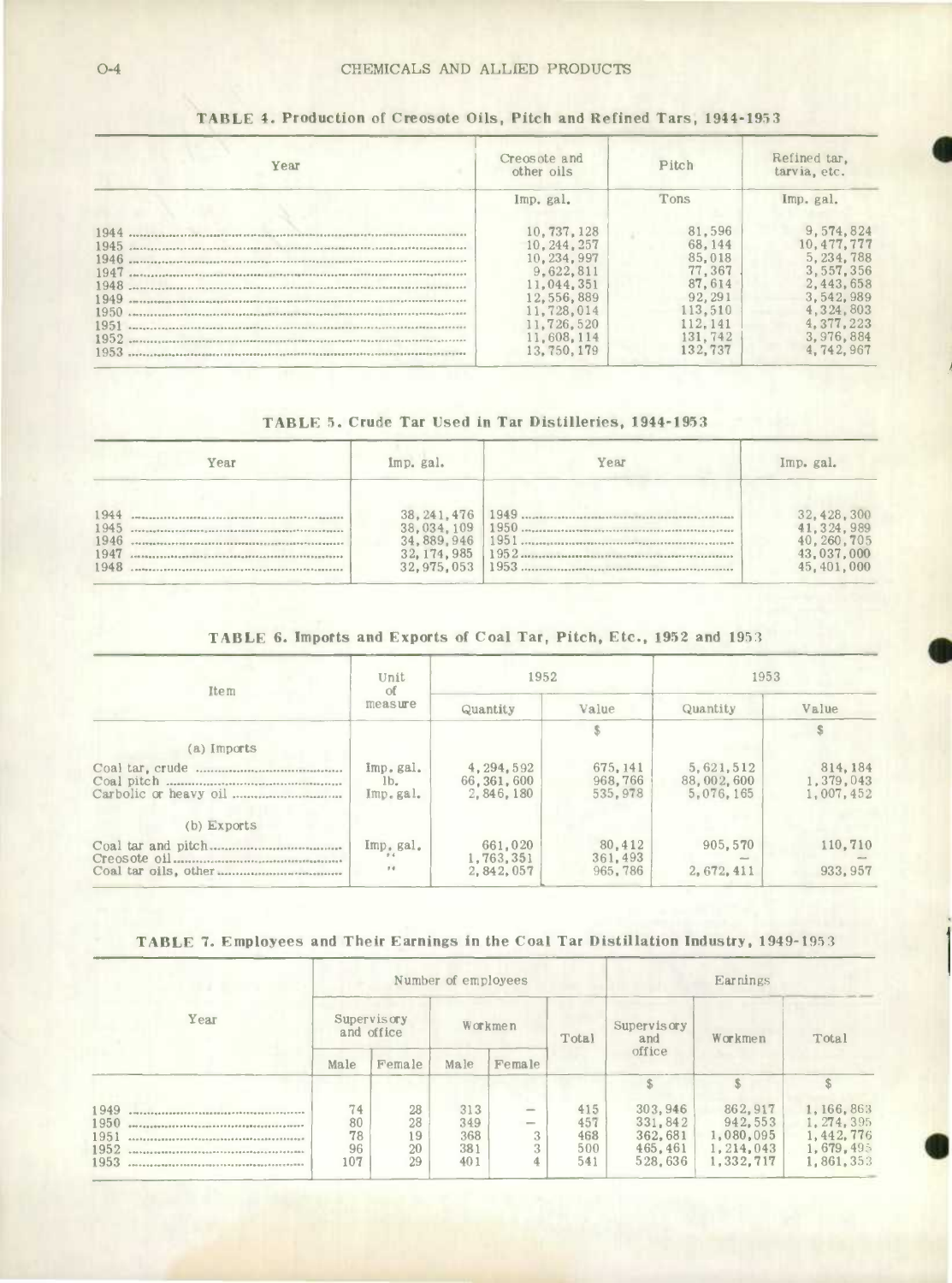#### THE COAL TAR DISTILLATION INDUSTRY

# TABLE 8. Capital and Repair Expenditures in the Coal Tar Distillation Industry, 1949-1953

| Year                              |                         | Capital expenditures             | Sub-total                        | Repair and<br>maintenance expenditures |                                 | Sub-total                       | Total<br>capital<br>and<br>repair<br>expenditures |  |
|-----------------------------------|-------------------------|----------------------------------|----------------------------------|----------------------------------------|---------------------------------|---------------------------------|---------------------------------------------------|--|
|                                   | Construc-<br>tion       | Machinery<br>and<br>equipment    |                                  | Construc-<br>tion                      | Machinery<br>and<br>equipment   |                                 |                                                   |  |
| 1949<br>1950<br>1953 <sup>1</sup> | 182<br>10<br>296<br>143 | 183<br>41<br>185<br>1.235<br>579 | 365<br>46<br>195<br>1,531<br>722 | \$'000<br>102<br>19<br>28<br>34        | 178<br>391<br>458<br>521<br>530 | 280<br>392<br>477<br>549<br>564 | 645<br>438<br>672<br>2,080<br>1,286               |  |

1. Preliminary.

# TABLE 9. Fuel and Electricity Used<sup>1</sup> in the Coal Tar Distillation Industry, 1948 and 1953

|                                                 | Unit of                                                                        | 1948                                                              |                                                                       | 1953                                               |                                              |  |
|-------------------------------------------------|--------------------------------------------------------------------------------|-------------------------------------------------------------------|-----------------------------------------------------------------------|----------------------------------------------------|----------------------------------------------|--|
| Kind                                            | measure                                                                        | Quantity                                                          | Cost at<br>works                                                      | Quantity                                           | Cost at<br>works                             |  |
|                                                 |                                                                                |                                                                   |                                                                       |                                                    | S.                                           |  |
| Imported                                        | ton<br>ton                                                                     | 17.352<br>1,440                                                   | 165.674<br>16,285                                                     | 4,877<br>17.998                                    | 65.873<br>175, 511                           |  |
| Gas - Liquefied petroleum gases (propane, etc.) | ton<br>ton<br>Imp.gal.<br>Imp.gal.<br>cord<br>Imp, gal.<br>M cu. ft.<br>k.w.h. | 3,939<br>67<br>12.745<br>1,853,666<br>50.5<br>46,734<br>4,580,341 | 42,090<br>333<br>4,884<br>238,773<br>2.157<br>41.792<br>100<br>30.542 | 52.665<br>3.413.176<br>126<br>58.013<br>12.242.778 | 20,690<br>329,847<br>628<br>63.544<br>99,029 |  |
| Total                                           |                                                                                |                                                                   | 542,630                                                               |                                                    | 755.122                                      |  |

1. Details shown in Tables 9 and 10 are collected only every five years; accordingly, data for intervening years are not available.<br>2. Not available separately.

|  |  |  | TABLE 10. Power Equipment <sup>1</sup> , |  | 1948 and 1953 |  |  |
|--|--|--|------------------------------------------|--|---------------|--|--|
|--|--|--|------------------------------------------|--|---------------|--|--|

|                                       | Ordinarily in use  |                            | In reserve or idle |                            |  |
|---------------------------------------|--------------------|----------------------------|--------------------|----------------------------|--|
|                                       | Number<br>of units | Total rated<br>horse power | Number<br>of units | Total rated<br>horse power |  |
| 1948                                  |                    |                            |                    |                            |  |
|                                       | 148                | 21<br>1,854                | 22                 | 30<br>213                  |  |
|                                       | 150                | 1,875                      | 24                 | 243                        |  |
|                                       | 15                 | 1,918                      |                    | 315                        |  |
| 1953                                  |                    |                            |                    |                            |  |
| Hectric motors run by purchased power | 271                | 36<br>3,893                | 14                 | 30<br>76                   |  |
|                                       | 273                | 3.929                      | 15                 | 106                        |  |
|                                       | 6                  | 905                        | 2                  | 350<br>144 k.v.a.          |  |

1. See footnote to Table 9.